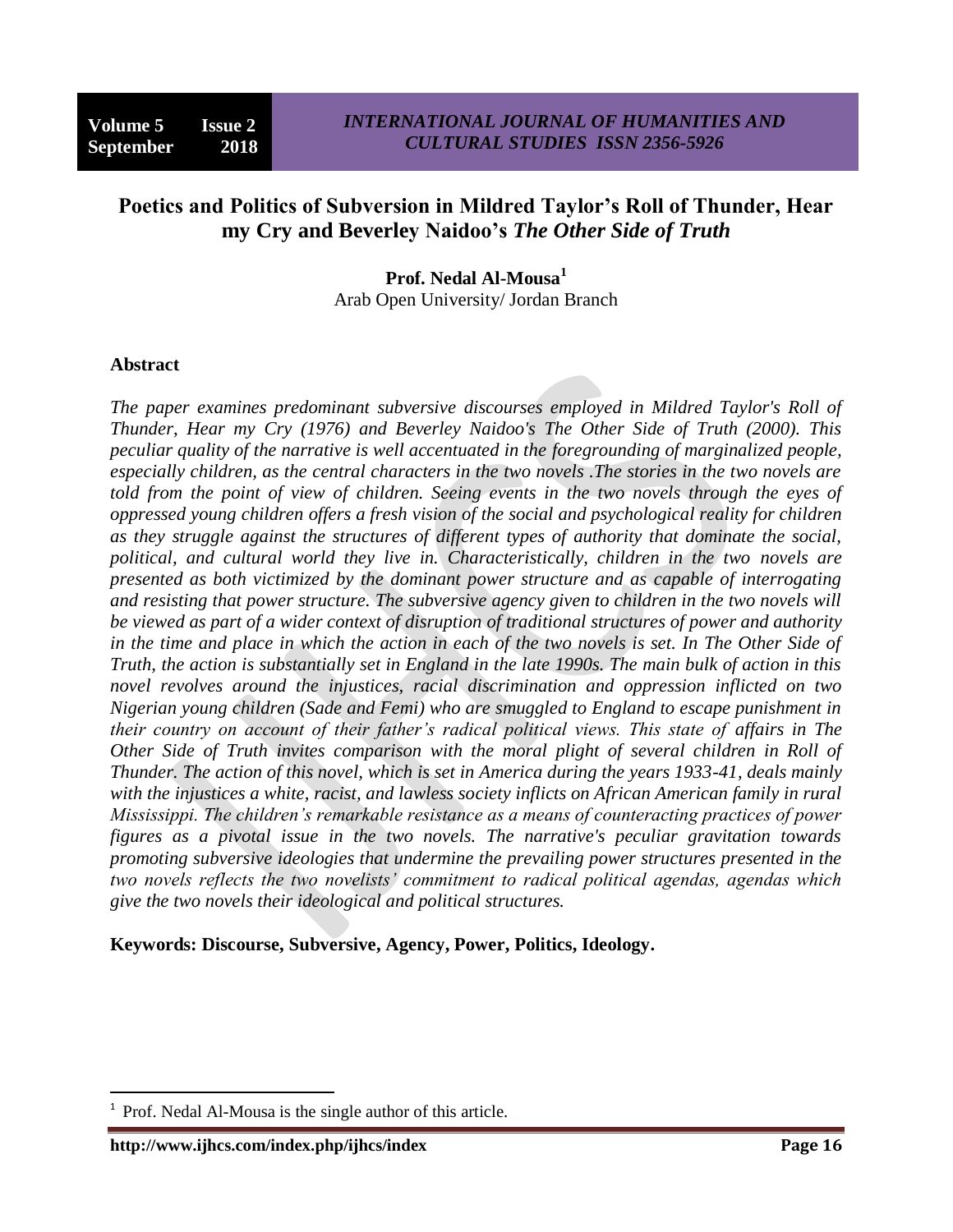**Volume 5 Issue 2 September 2018**

Poetics and Politics of Subversion in Mildred D. Taylor's Roll of Thunder, Hear my Cry and Beverley Naidoo's *The Other Side of Truth*

In the Introduction of the book Children's Literature: Classical Texts and Contemporary Trends (2009), the editors, Heather Montgomery and Nicola J. Watson, write: "Children's literature has always been implicitly or explicitly ideological, presenting and promoting particular ideas about childhood and encouraging children to either uphold or challenge particular values" (p.7). Mildred D. Taylor's novel Roll of Thunder, Hear my Cry (1976) and Beverley Naidoo's The Other Side of Truth (2000) furnish two good examples in which promoting children's subversive agency figures as the backbone of the ideological structure which underlies the narrative in each of the two novels. The two novelists' characteristic commitment to enhance the empowerment of children is most noticeably reflected in their common foregrounding of children as the central characters, thus giving them the opportunity to defy and challenge the hegemony of mainstream orthodox socio-political structures which tend to marginalize children depriving them of the chance to express their own voice in classical Western children's literature. This, as the ensuing discussion will reveal, comes within the framework of the two novelists' overall ideological strategy to interrogate and disrupt firmly entrenched marginalization and subordination of children by structures of authority in classical Western children's literature. This prevailing orthodox trend is well enshrined in master narratives such as C.S. Lewis' The Lion, the Witch and the Wardrobe (1984), one of the most outstanding modern children's books, the children in this novel are cast as heroes and heroines, they play the roles of kings and queens for many years in the fantastic kingdom of Narnia, yet towards the end of the novel they are forced to return to the real world where they became children again and have to submit to adult control. In Louisa May Alcott's classical children's novel Little Women (1868), another greatly renowned classical children's novel, the four female heroines demonstrate a remarkable resistance to established social mores and patterns of conduct enforced by patriarchal society, yet ultimately they are compelled to abide by the norms of patriarchal society, mainly what Ken Parille (2009) describes as "Ethic of Submission" (p. 31). To cite one more example, in Philip Pullman's Northern Lights (1995), children are forced to submit to adult authority deprived of any opportunity to shape their own destiny according to their natural bents and desires. In her article entitled "Missed Opportunities: The Subordination of Children in Philip Pullman's His Dark Materials, "Kristine Moruzi (2005) criticizes Pullman's essentially conservative view of the role of children: ―Pullman's insistence on the subordination of children becomes problematic because he fails to understand the reality of life for his child audience and resists a genuine reconceptualization of contemporary society." $(p. 67)$ 

By contrast, Taylor and Naidoo commit themselves to creating an imaginative cultural space for their children to accommodate their characteristic inclination to defy and contest negative structures of authority. The narrative in each of the two novels, I would argue, represents new trends in writing children's literature as they are most revealingly expounded in Kimberly Reynold's (2009) following remarks: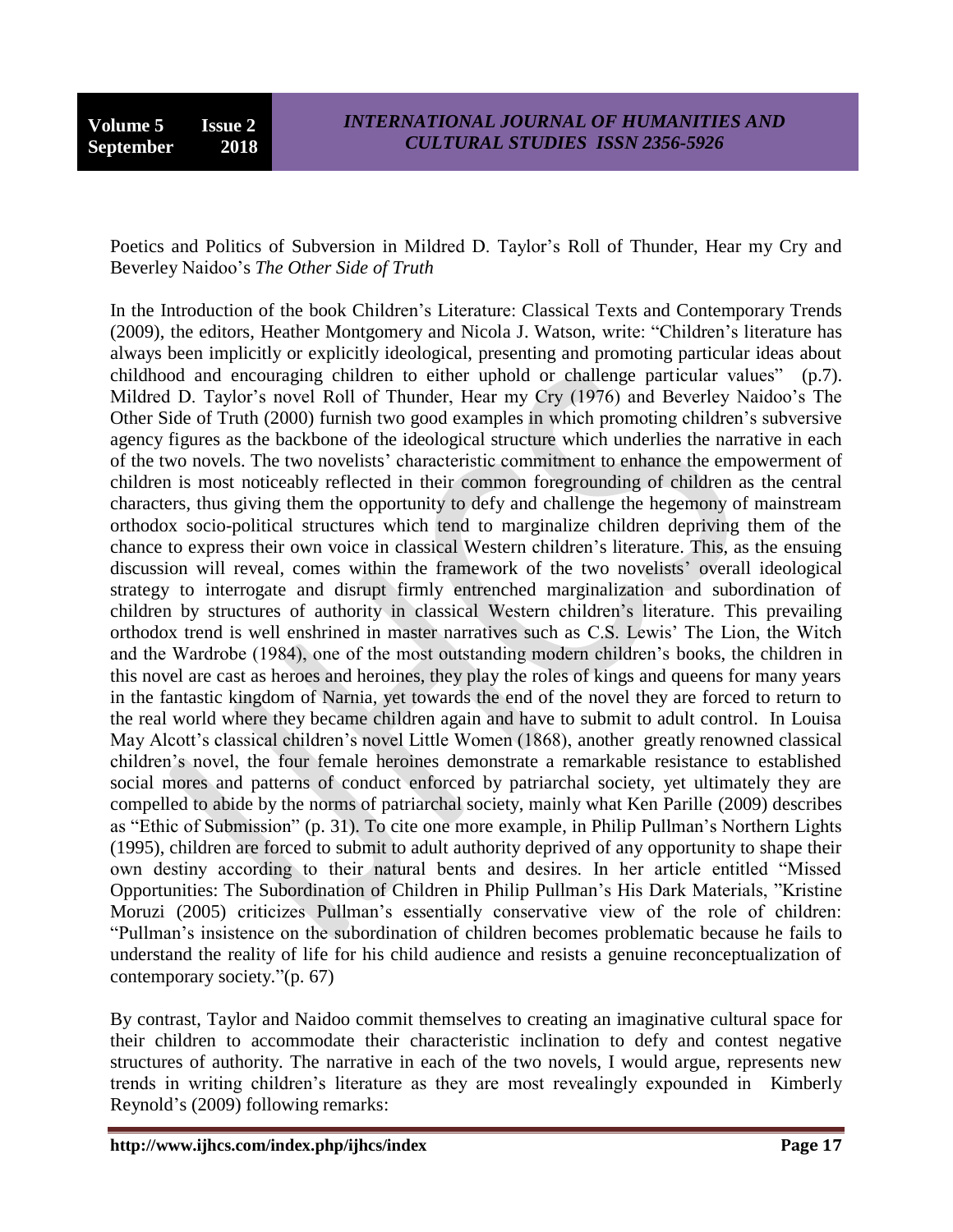## *INTERNATIONAL JOURNAL OF HUMANITIES AND CULTURAL STUDIES ISSN 2356-5926*

Children's literature provides a curious and paradoxical cultural space: a space that is simultaneously highly regulated and overlooked, orthodox and radical, didactic and subversive. It is a space ostensibly for children – and certainly in the fictions created for them, children encounter ideas, images, and vocabularies that help them think and ask questions about the world- but children's literature has also provided a space in which writers, illustrators, printers, and publishers have piloted ideas, experimented with voices, formats and media, played with conventions and contested thinking about cultural norms (including those surrounding childhood) and how societies should be organized. (p. 100)

This quotation provides invaluable insights into the predominant subversive discourse at work in the two novels. In Taylor's novel the main challenges children face are social injustice, inequality and racial discrimination in racism-dominated American society in the 1930s, the period in which the action of the novel is set. Whereas The Other Side of Truth takes on the task of tracing the fortunes of two Nigerian children, Sade and Femi, who struggle against injustice, agonies of racism, displacement and British rigid rules of asylum as they arrive in Britain seeking safety and protection after the political assassination of their mother and the enforced disappearance of their journalist father, Mr Folarin Solaja, on account of his radical views in protest against the tyranny of the authoritarian regime in Nigeria in 1990s, the period in which the action of the novel unfolds.

Cassie is the first person narrator in Roll of Thunder, Hear my Cry. She is the only female child in the extended Logan family which consists of David Papa Logan, Mary Mama Logan, Caroline Big Ma Logan, Hammer Logan, and three male children: Stacey, Christopher John, and Clayton Chester "Little Man". Cassie is endowed with a highly-pitched nature and remarkably developed sense of right and wrong. Thus she serves as a very effective agent to heighten the reader's awareness of the enormity of injustice and atrocities inflicted on the members of the Logan family and their neighbors in a lawless, racism-dominated American South in the 1930's.

In The Other Side of Truth the story is seen from the viewpoint of Sade. Yet, unlike Cassie, Sade is not cast as a narrator; she is rather used as a focalizer whose active imagination and passionate nature provide the narrator with a very effective angle of vision from which major incidents are viewed. A fact which contributes to the reader's emotional engagement with the story of Sade and her ten-year old brother Femi, as is actually the case with Cassie.

In the two novels the novelists tend to identify themselves with their young heroines using them as mouthpieces for expressing their radical socio-political and ideological views from a fresh children's perspective, an act which does not only reinforce their common strategy to subvert alleged liberal humanist principles, advocation of human rights, justice, and equality in Western culture, but it also enhances the empowerment of children. It is on these grounds that Taylor in a general comment on the didactic function of the narrative in Roll of Thunder, Hear my Cry points out that the novel "will be one day instrumental in teaching children of all colors the tremendous influences Cassie's generation had in bringing about the Civil Rights movement of the fifties and sixties" (gradesaver.com). In light of these comments, given the two novelists' common ideological and political commitment, it might be argued that Cassie and Sade are meant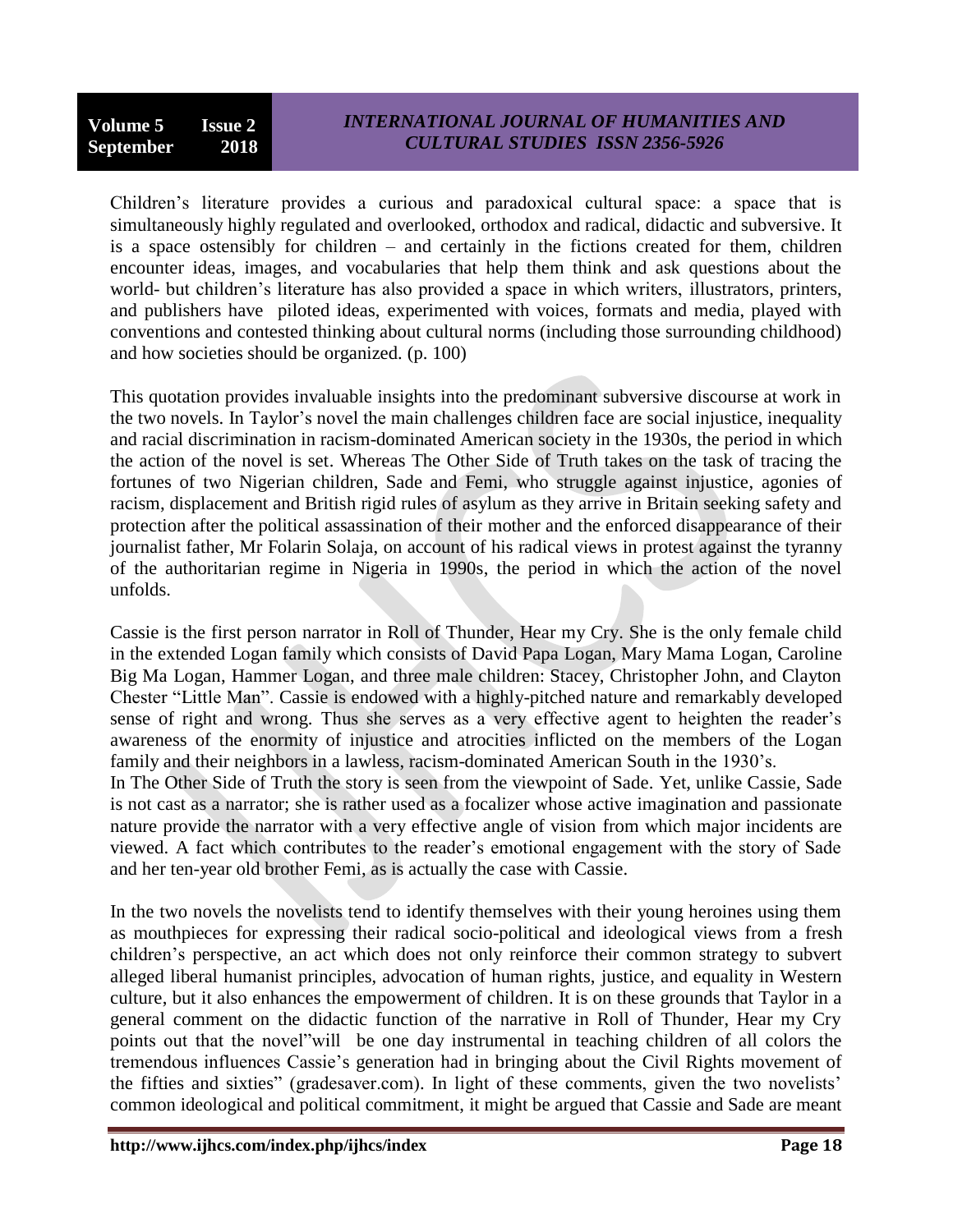to be role models for children living in all types of oppressive circumstances globally. Although they suffer from all kinds of oppression and injustice by the structures of authority that dominate the social and political world they live in, mainly racial discrimination in America in Roll of Thunder, Hear my Cry and the values of British imperial culture in Naidoo's novel The Other Side of Truth, Cassie and Sade demonstrate characteristic inclination to interrogate and question cultural traditions and mores as they strongly struggle for self- realization and the formation of free liberated selfhoods. It is in these terms that the two novels can be placed in a long "tradition" of pedagogical moral-political" literature for children, in the phraseology of Ann Hewings and Nicola J.Watson. Commenting on the educational effect in The Other Side of Truth, Ann Hewings and Nicola J.Watson (2009) establish ironic connections between the meaning effect in Naidoo's novel and children's literature written for white young readers to the end of shaping their imperial identity and, in the terminology of Raymond Williams (1980). "structuring of their feeling" (p. 34), in a colonial context:

For all her conscious topicality, Naidoo's willingness to tackle sensitive political issues and her political agenda places her as a writer within a long tradition of moral-political fiction produced for children. It is perhaps ironic that such fiction might will trace its roots back to the very different politics of Victorian and Education books meant to train boys for heroic imperial endeavors.(2009 331)

Daniel Defoe's Robinson Crusoe (1719), Robert Louis Stevenson's Treasure Island (1868), and Rudyard Kipling's Kim ( 1901 ) provide good examples of the long tradition referred to in this quotation. According to S.P. Mohanty (1999), Baden-Powell's Scouting for Boys (1908) and Michael Rosentahal's The Character Factory belong also to the same tradition of the above mentioned books. In Scouting for Boys the author seeks to educate the British young men to be prepared to embrace the cause of the empire and be ready to rule. In The Character Factory emphasis is placed on the formation of imperial internal self as part of the British imperial pedagogic strategy (pp. 245-246).

Roll of Thunder, Hear my Cry and The Other Side of Truth, I would argue, belong to a kind of a parallel tradition in which boys and girls are subjected to a kind of sentimental education. If, in the phraseology of Edward Said (1993), the ultimate goal in the type of educational books already referred to is to construct the feelings of the "boys of the empire"  $(p.70)$ , in the two novels under discussion the narrative gravitates toward helping central characters to play new roles in a different kind of future free of tyrannous hegemonic practices and racial discrimination. Interestingly, the future orientation associated with children's literature in the above defined sense is hinted at in an exchange between Mr Foralin Solaja (Sade and Femi's father) and his brother uncle Tunde in the first chapter of the novel where we read: "But today he [the father] was mute. His face was turned to the window that overlooked the front gate where the car had stopped. Their uncle slipped the newspaper back on to the desk. You can call your article " Our Children's Future. What do you imagine will happen now to your own Folarin?"(p.7)

An instructive analogy can be made between the pedagogic socio-political effect of the stories told in Roll of Thunder, Hear my Cry and The Other Side of Truth and the ultimate political goals in Palestinian children's literature as they are viewed by Karen E. Riley and Barbara Harlow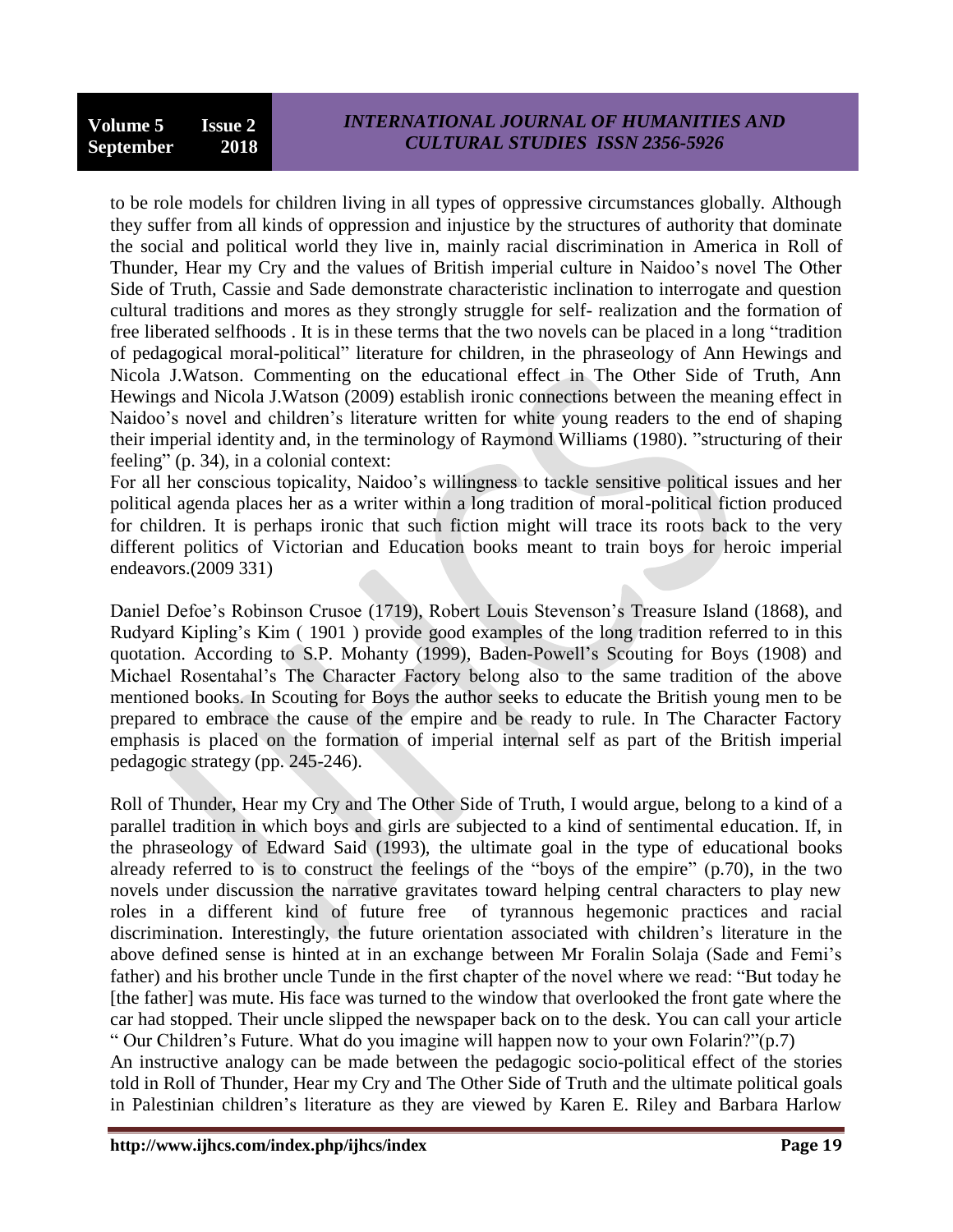(2000). Commenting on the political and ideological dimensions at work in the writings of the Palestinian novelist Ghassan Kanafani, the two critics write:

In 1948, the state of Israel was founded, an event accompanied by the massive displacement of Palestinians from their homeland and the beginning of the years and then the decades of exile. Each of the stories here involves in some way a child, a child who, though victimized by the structures of authority that dominate the social and political world he lives in, nonetheless, by assuming new role participates personally in the struggle towards a new and different kind of future. (p. 14)

The hegemonic structure of authority, represented by the Jewish occupation, which Palestinian children are forced to face in Kanafani's children's writings, takes different forms in the two novels under consideration mainly bullying. In Taylor's and Naidoo's novels bullying, which can be viewed as a metaphor for power relations, in a Foucauldian sense, is extensively used as a means of shaping the two heroines' personalities and transformational outlook on life. Cassie and Sade exhibit a remarkable ability to cope with painful bullying. Cassie is taken to task at the hands of Lillian Jean, a ruthless white bully, yet she manages to fend for herself resisting Lillian Jean's constant attempts to undermine her dignity and strongly cherished passion for selfassertion.

In The Other Side of Truth, Chapter Twenty-One entitled "What kind of Name is that" (p. 108) is devoted to highlighting Sade's subjugation to bullying by her classmates (pp. 108-109).Under the pressure of bullying, Sade considers skipping school. But gaining strength from a flashback reminding her of her father's advice on bullying, Sade is able to hold her ground in front of her schoolmates' constant bullying: "But she could also imagine Papa saying: That might be true, Mama, but sometimes even children have to stand up to bullies. If they don't those bullies put on even bigger boots!" (Naidoo p.125). This is repeated in another invocation of her father's views on bullying in the same chapter: "We have to stand up to bullies! Expose them for what they are 'and 'If you allow bullies at stranglehold, they'll have you by the throat" (p. 133).

In terms of the mechanism of 'power relations' at work in the two novels, as it has been already pointed out, resistance to bullying features as an effective tool by which oppressed black children speak back to the dominant authoritarian power and hegemony of the whites in each of the two novels. In Roll of Thunder, Hear my Cry, the lives of almost all of the black characters in the novel are impacted by racist practices, notably Mama Logan who works as a school teacher. Mama Logan fights very hard against all forms of racial discrimination, mainly institutionalized racism at school as is well exemplified in the reservation of second hand books for black students. Mary's passionate concern for unveiling racist power structure brings her into trouble with the school's administration. She is considered by her colleagues, especially Miss Crocker, a disrupting maverick" (p. 35). Eventually, she has lost her job paying a heavy price for her uncompromising position against institutionalized racism.

Racial tension throughout the novel generates retaliatory violence involving a large number of the black characters, mainly Cassie and her uncle Hammer Logan. The motif of violence tends to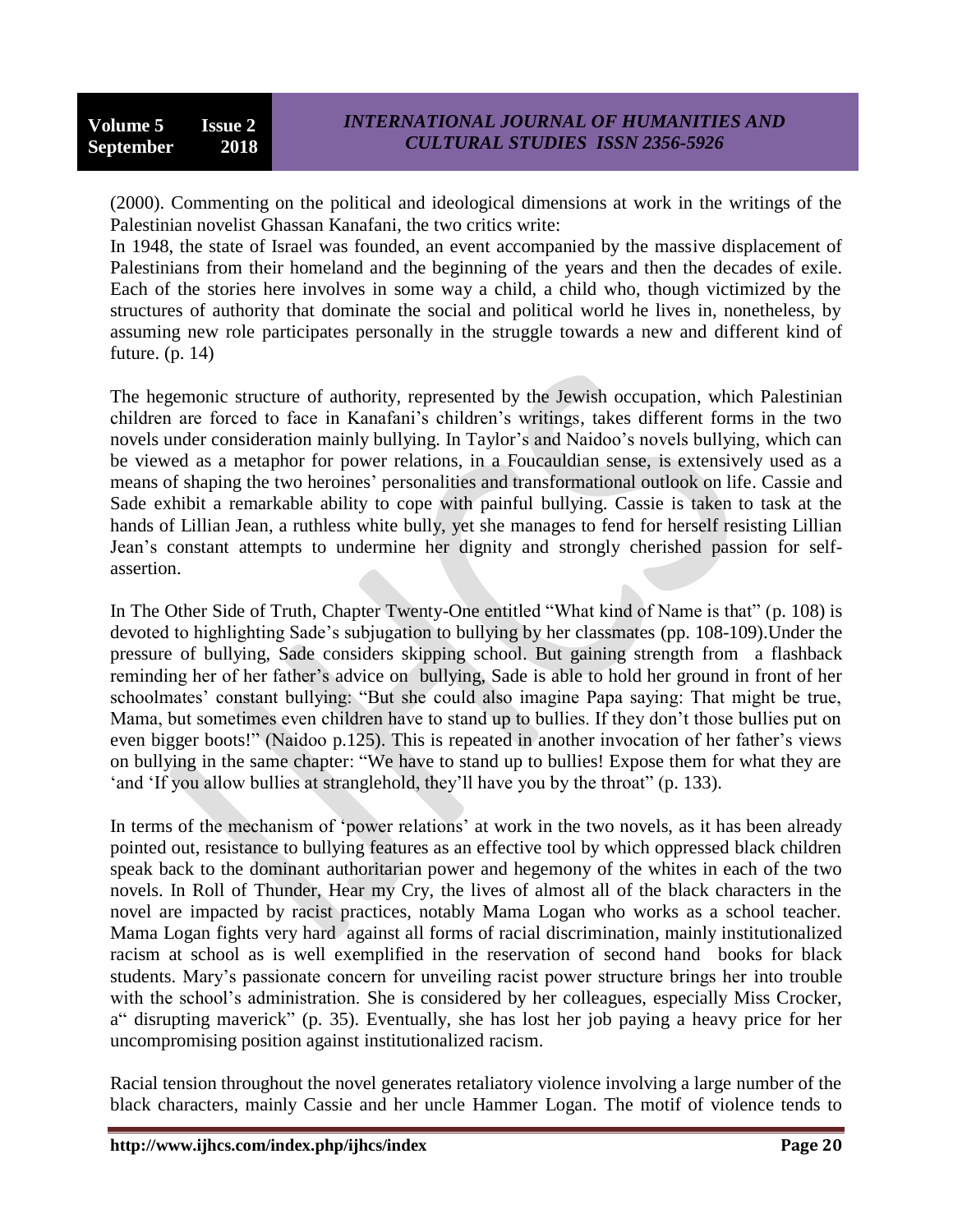## *INTERNATIONAL JOURNAL OF HUMANITIES AND CULTURAL STUDIES ISSN 2356-5926*

frequently recur not only in Roll of Thunder, Hear my Cry but also in Taylor's other two novels Let the Circle be Unbroken (1981) and The Road to Memphis (1990) in which she continues to deal with the life story of the Logan family. Frantz Fanon's interpretation of violence as a tool of maintaining self-respect in a colonial context may explain Taylor's keen interest in the dramatization of the motif of violence in her fictional writings in a racist context. In his book The Wretched of the Earth (1963), Fanon writes: "at the level of individuals, violence is a cleansing force. It frees the native from his despair and inaction, it makes him fearless and restores his selfrespect" (p. 94). Proclivity to violence in the novel is such that even the youngest member of the Logan family," Little Man" who is only seven years old, is involved in settling the scores with white school boys. This is expressed in "Little Man's participation in digging a ditch to stall the bus of the white school boys which deliberately splashes the black boys, including the young Logans on their way to school on daily basis. "Little Man's" sense of resentment generated by racial practices is exasperated by his discovery on the first day of school the common racial practice of reserving second hand soiled books for black students. In one sense, "Little Man" reminds us of Little Father Time in Thomas Hardy's novel Jude the Obscure (1896). Just as Jude represents Hardy's grim view of things generated by social injustice, so "Little Man" seems to embody Taylor's forceful criticism leveled at the enormity of injustices of racial discrimination to the extent that a seven-year old boy takes to heart such harsh practices. In the terminology of Bakhtin (1975, p.56), Little Father Time and "Little Man" somehow represent the exaggerated character type (that is given the former's deep rooted sadness and the latter's powerful exasperation with racism in spite of their young age) used as vehicles to express their creators' strongly held views on the injustices of social structures albeit in different contexts. For Hardy, marriage institution is the main source of social agonies, whereas for Taylor, as I have been arguing, racism is the cause root of social injustice.

The subversive agency given to children in Taylor's and Naidoo's novels is conceived as part of a wider context of disruption and transformation of entrenched race-based structures of power and authority in white Western societies. Again here, Kimberley Reynold's (2000) conceptual views on the socio-political transformational energy associated with children's literature illustrates the vital importance that this particular type of literature acquires as a leverage tool for effecting socio-political change in historical periods of transition:

Childhood is certainly a time for learning to negotiate and find a place in society, but it is also about developing individual potential suited to a future in which societies could be different in some significant ways- for instance, the organization of families, the distribution of resources, or the circulation of power. It is not accidental that at decisive moments in social history children have been at the center of ideological activity or that writing for children has been put into the service of those who are trying to disseminate new world views, value, and social models. (p. 100)

A classical example of the empowerment of children as a strategic tool to effect socio-political transformation in a fictional context can be found in romantic poetry in the last part of the eighteenth century and the early decades of the nineteenth century which witnessed the emergence of political radicalism and revolutionary cultural trends generated by the breaking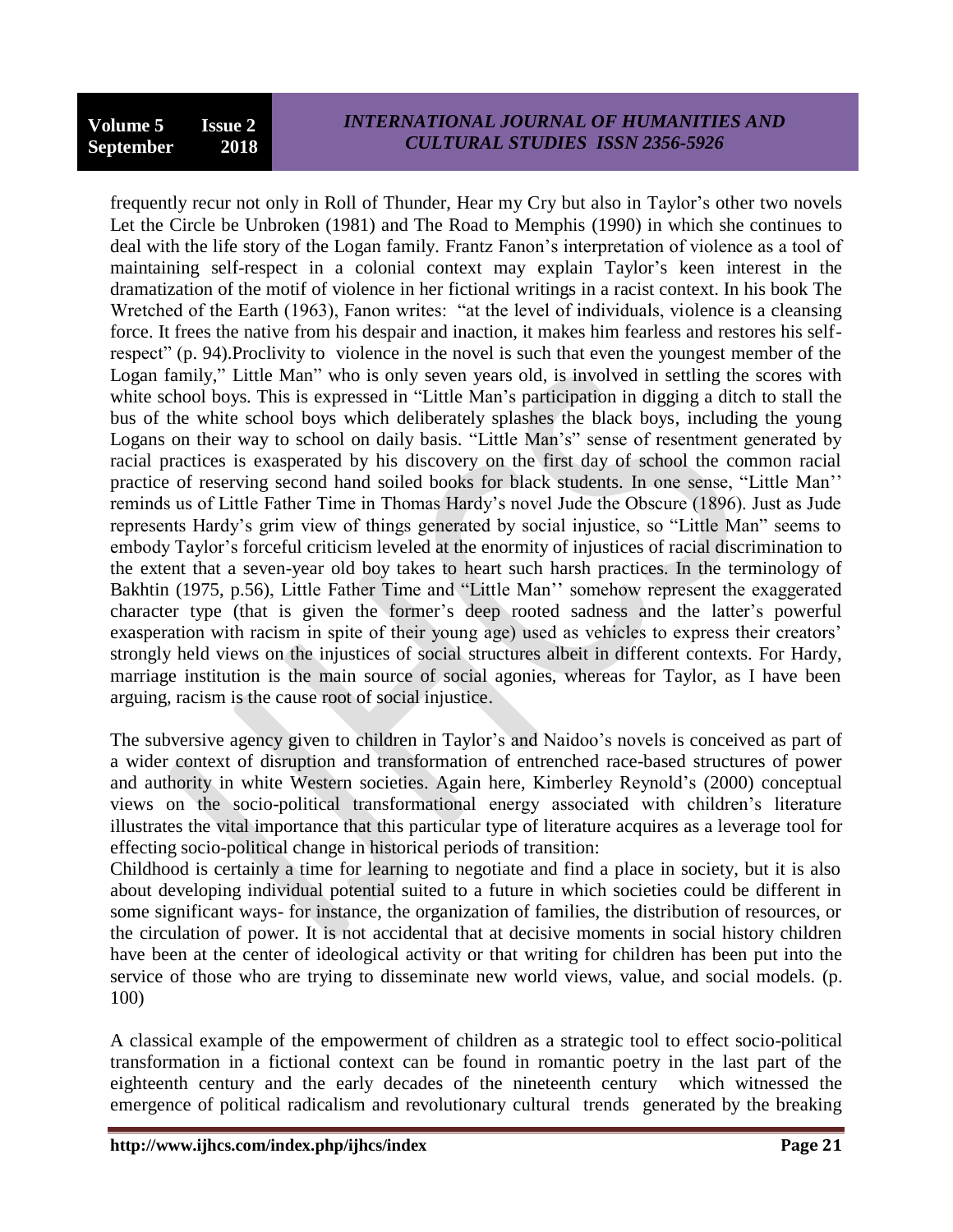out of the French Revolution. Under the circumstances, children were given the privileged position to interrogate and call into question the power of established authority. For instance, in William Blake's "Nurse's Song," the children challenge the authority of the Nurse who tries in vain to send them to bed early against their will and desire. Eventually, the Nurse relinquishes her authority and the children play on. In Wordsworth's poem "Anecdote for Father's Showing how the Art of Lying may be Taught," the narrative revolves around bridging the gulf between the viewpoints of the adult and the child. Towards the end of the poem we get the feeling that the child gains the upper hand against the adult. Or at least, we are left with two viewpoints which are not apposed but simply different. To cite one more example, Wordsworth's poem entitled "We are Seven" gives a voice to a marginal figure, a child: "The little Maid would have her will/ And said "Nay: we are Seven!"

Just as children's empowerment in romantic poetry occupies a central place in the process of bringing about socio-political change by politically active poets such as William Wordsworth and William Blake, so the subversive agency of children in Roll of Thunder, Hear my Cry and The Other Side of Truth, it might be argued, is conceived with a view of preparing the way for change in the structure of power relations in the settings in which the action in each of the two novels unfolds.

Taylor's and Naidoo's common interest in foregrounding the quotidian reality and ordinary events in the lives of black children in the two diverse settings in the two novels reflects their keen concern about providing a human dimension to the history of racial discrimination and the othering of the blacks in Western culture. Thus raising the readers' awareness about the urgent need for change which of course fits in with their shared commitment to political agendas which interestingly involve making their children aware of desolate life realities with which they are forced to cope with in spite of their young age.

Michelle Ann Abate's (2017) views in her article "Children's Books Should Offer a Political Primer" are particularly applicable to the course of events in the two novels:

―Children do not live in an apolitical world, in which they are either unaware of political issues or unaffected by their social, economy and legal impact. In the same way that books for young readers work to develop reading literacy, they should also strive to instill political literacy exposing children to a wide array of controversial subjects from an equally large array of perspectives". [\(www.nytimes.com\)](http://www.nytimes.com/)

Highlighting her preoccupation with political questions, Beverely Naidoo in her article entitled "A Writer's Journey: Retracing The Other Side of Truth " points out that the political writings of the South African writers Nadine Gordimer and Mario Vergas Llosas had a tremendous impact on her engagement in politics as is well reflected in her fictional writings. Likewise in Roll of Thunder, Hear my Cry Taylor's preoccupation with political commitment is well accentuated in her peculiar interest in resurrecting the history of slavery in the novel. Her overt treatment of the question of slavery provides a powerful evidence to her strategy to expose and undermine the official liberal humanist American discourse on slavery. Taylor devotes chapters Six and Seven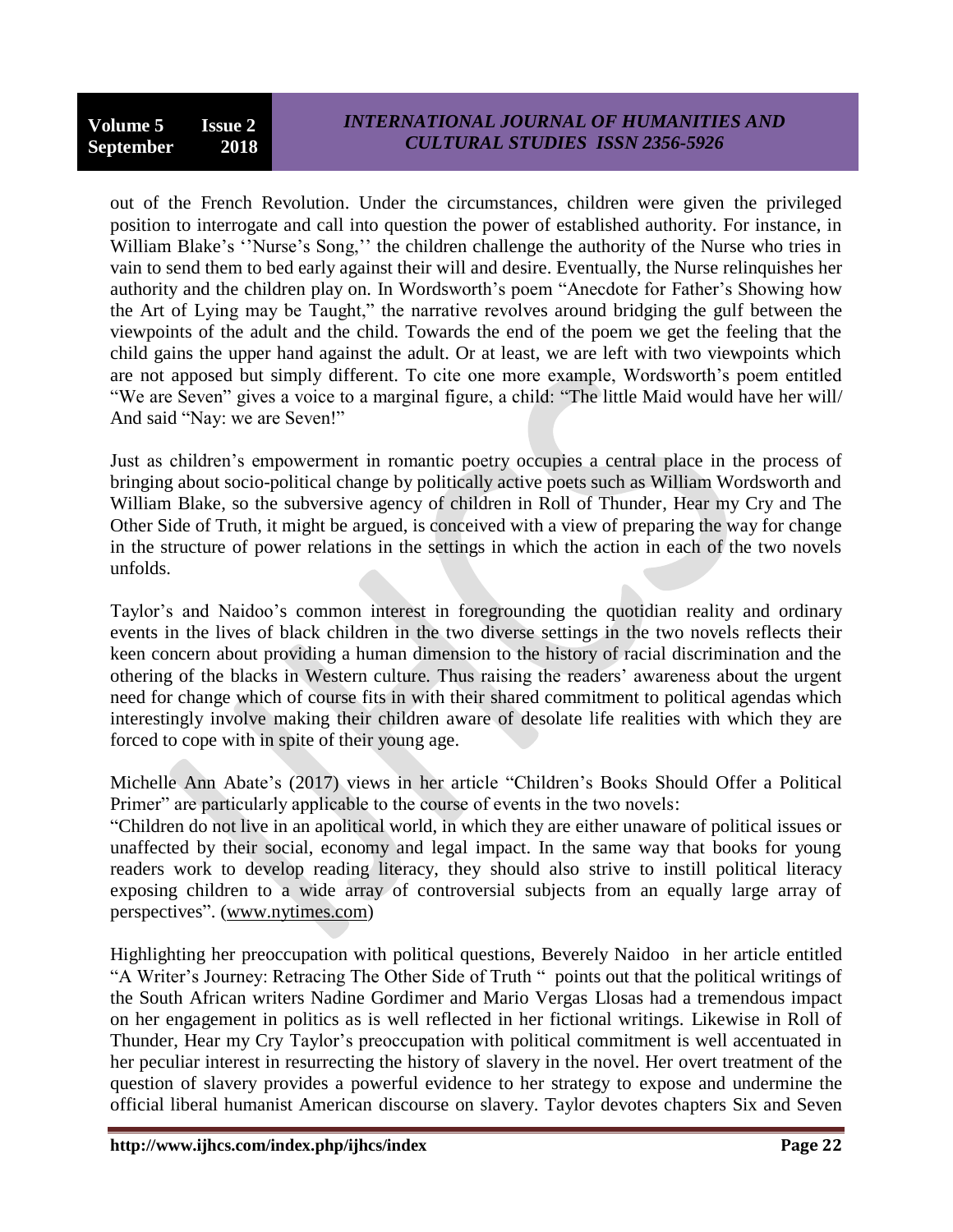of the novel for a prolonged discussion of slavery among the members of the Logan family and their neighbors. In response to Mary Mama Logan's suggestion that the children should not be openly exposed to the history of slavery to protect them against its negative effects, David Papa Logan insists that it is necessary for the children to listen to their neighbor Mr. Morrison's account of the history of slavery as a kind of sentimental induction for them into its true history. Yet, while Mama Logan expresses her protest against exposing her young children to the painful memories of slavery in America, she insists on confronting it by teaching its history to her students at school. Here is how Cassie describes her mother's passionate concern for demystifying the sensitive question of slavery:

Mama was in the middle of history and I knew that was bad .I could tell Stacey knew it too; he sat tense near the back of the room , his lips very tight, his eyes on the men. But Mama did not flinch; she always started her history class first thing in the morning when the students were most alert, and I knew that the hour was not yet up. To make matters worse, her lesson for the day was slavery. She spoke on the cruelty of it ; of the rich economic cycle it generated as slaves produced the raw products for the factories of the North and Europe ; how the country profited and grew from the free labor of a people still not free. (p.224)

The recent slavery related "supremacist" rally which turned violent in August 2017 at Charolttesville in Virginia State in America brings newly to the surface the urgent need to demystify and confront the complex issue of slavery in America, relinquishing its glorification while admitting that it is an integral part of American bleak history as is actually the case in Roll of Thunder, Hear my Cry. Here we are strongly reminded of Homi Bhabha's (1994) views on the importance of reclaiming history for oppressed people as a means of achieving intense engagement with it and consequently transcending it (p.41). Bhabha cites Toni Morrison's novel Beloved as a good example of the liberatory force of reclaiming and confronting history in a context related to slavery.

Taylor's overt treatment of the theme of slavery in the novel stands in sharp contrast with a traditional tendency in classical European and American literatures to keep silent about slavery. For instance, it is a well established fact that Herman Melville and Nathaniel Hawthorne two of the most outstanding classical American writers hardly address the issue in their literary product. According to commentators (Lombard, Esther,2017 and Watson Jay 2017), the same holds true for the early literary product of William Faulkner. But the most obvious example of overlooking the issue of slavery in a fictional context is of course Jane Austen's Mansfield Park (1814). In Chapter Twenty-One of this novel, we come across the following conversation between Fanny, the heroine, and her cousin Edmund:

[Edmund to Fanny] your uncle is disposed to be pleased with you in every respect; and I only wish you would talk to him more. You are one of those who are too silent in the evening circle." [Fanny] "But I do talk to him more than I used. I am sure I do. Did not you hear me ask him about the slave trade last night?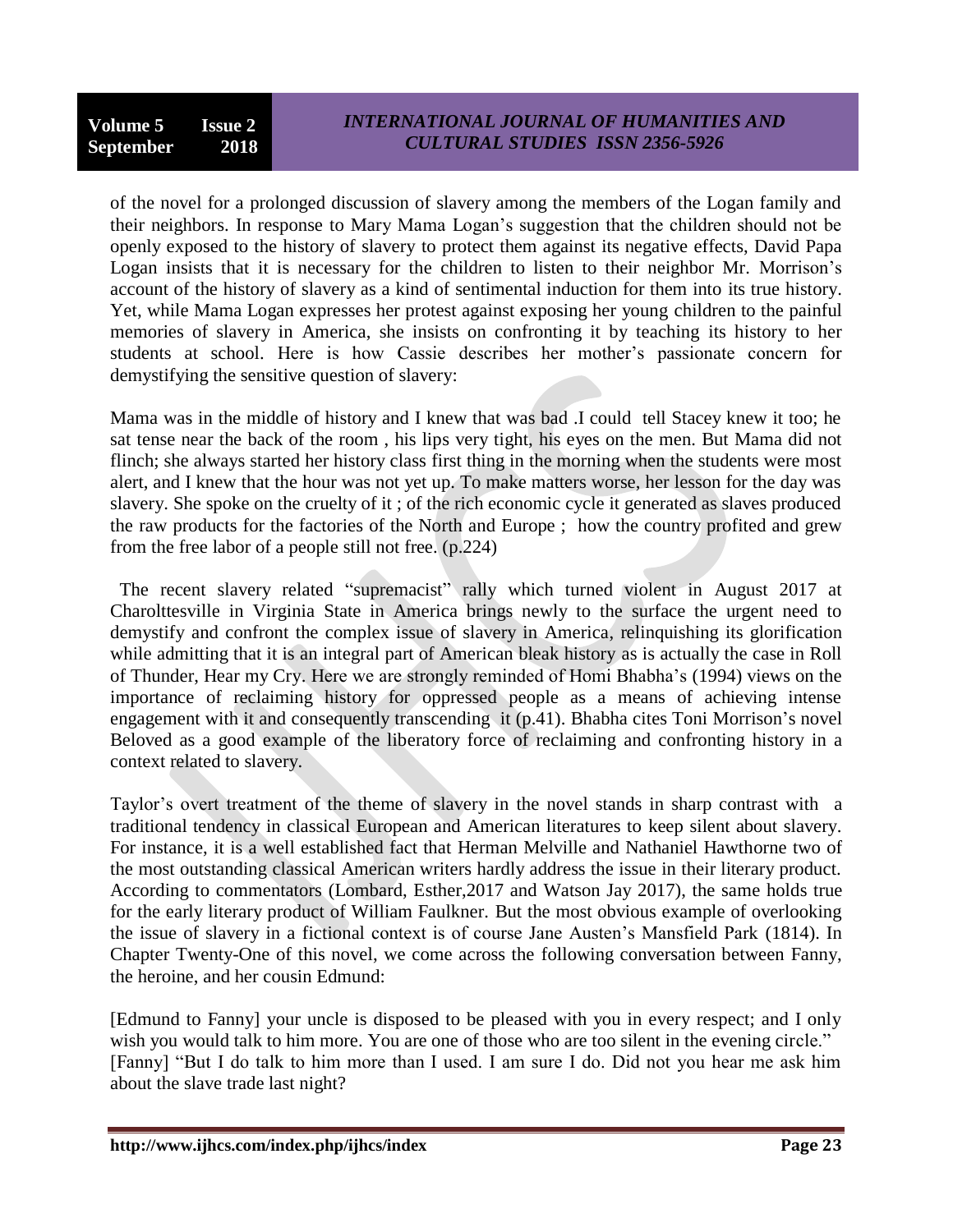**Volume 5 Issue 2 September 2018**

I did- and was in hopes the questions would be followed up by others. It would have pleased your uncle to be inquired of further." "And I longed to do it – but there was such a dead silence! (p. 184)

Pierre Macherey's often – quoted remark "What is important in the work is what it does not say." (p. 87), is particularly applicable to Mansfield Park. In contrast, as it has been already pointed out, Taylor opts for coming into the open in dealing with the question of slavery.

The controversial issue of the nature of the representation of slavery in Western fiction is very well dealt with by Judie Newman (2017) in her article "Slavery in British and American Literature":

Slavery thus underwrites the broad generic qualities of the national literature. In the view of Pierre Macherey, the silences and omissions in literature are as important as the presences. Slavery is a shrieking absence in many canonical works of American literature; "writing back" against such silences has become a major critical activity. White writers are now regularly examined in the light of the history of slavery: Emily Bronte's Heathcliff as a black orphan from the slave port of Liverpool in (Wuthering Heights) or the Caribbean State in Jane Austen's Mansfield Park, for example. Almost all writers from the American South (and especially William Faulkner) can be viewed in this light.If little space is given in the current bibliography to canonical English writers who engage at some level with slavery, it is because the critical literature on their work is already extensive. More narrowly, in the English speaking world "slavery in literature" includes the writings of slaves and former slaves, as well as works written about slavery by non-slaves. Though the field is dominated by American works, British, Carribean, and post-colonial writers are also significant. (p. 1)

Taylor's outspokenness about slavery seems to be prompted by her desire to write back, in the sense defined by Newman, that is in response to the traditional silence about slavery, especially in the writings of white authors. Taylor's deliberate demystification of slavery in contrast with the general traditional trend to mystify it in Western literature, as it has been already pointed out, is another important feature of subversion discourse at work in the novel which aims at promoting and disseminating strategies for resisting it, and thus pave the way for change.

However, Taylor makes it clear that, during the period in which the action of the novel is set in the 1930s in Mississippi, time was not yet ripe for change to take place in American society. In Chapter Seven of the novel we read:

Papa's eyes narrowed and his resemblance to uncle Hammer increased. We Logans don't have much to do with white folks. You know why? ‗ Cause white folks mean trouble you see blacks hanging round with whites they're headed for trouble. Maybe one day whites and blacks can be real friends, but right now the country ain't built that way. (p. 192)

Similar views on the gloomy prospects of bridging the racial gap in America are held by Toni Morrison. Reflecting on the immense difficulty of eliminating racial prejudice and hierarchy of American society Morrison (1997) ,in her essay "Home ", writes: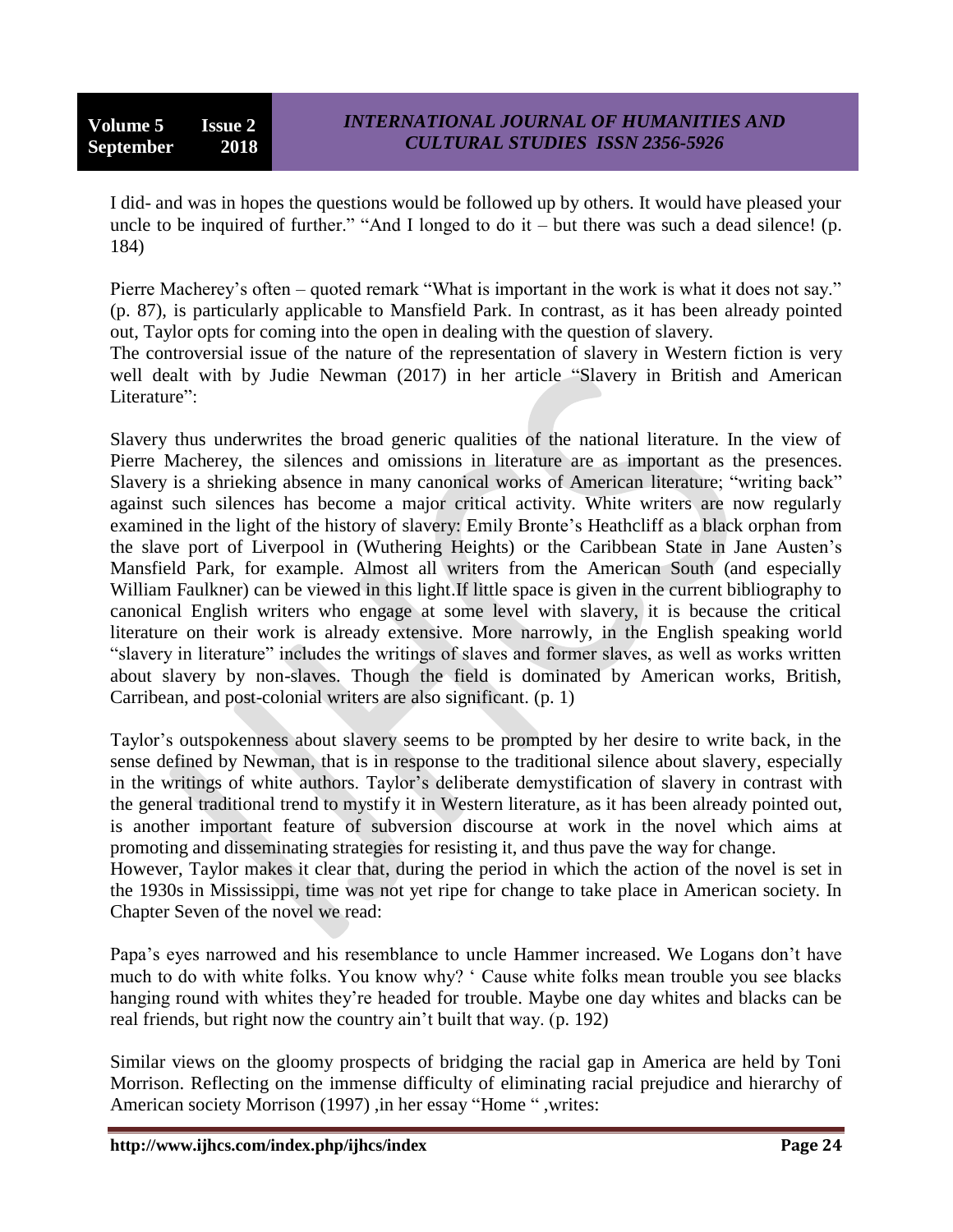**Volume 5 Issue 2 September 2018**

"I have never lived, nor has any of us, in a world in which race did not matter. Such a world free of social hierarchy, is usually imagined or described as dreamscape—Edenesque, utopian, so remote are the possibilities of its achievement."  $(p, 3)$ 

Taylor's and Morrison's misgivings about achieving racial harmony and eradicating deep-rooted racism of American society recall to mind the concluding paragraph of E.M. Forster's novel A Passage to India (1924) where Fielding and Aziz engage in reflecting on the relationships between the British and the Indians:

‗Why can't we be friends now?' said the other, holding him affectionately. ‗It's what I want. It's what I want.' But the horses didn't want it – they answered apart : the earth didn't want it sending up rocks through which riders must pass single-file; the temples, the talk, the jail, the palace, the birds, the carrion, the Guest House, that came into view as they issued from the gap and saw Mau Beneanth: they didn't want it, they said in their hundred voices, 'No, not yet,' and the sky said, ‗No not there.' (p. 306)

The lack of connection in A Passage to India reflects the rigidity of the colonial divide which separates the British and the Indians, whereas in Roll of Thunder, Hear my Cry racial discrimination prevents the blacks and whites from forging a productive friendship given the firmly entrenched power relations in favor of the privileged whites in Western culture. The privileged position of the white families in Roll of Thunder, Hear my Cry forces the blacks to fall back on their own resources particularly family unity as a means of fending for themselves against all the odds.

In the context of the ideological structure of the two novels, family unity features as a tool of resisting dominant hegemony of white social structure in both of them . In Roll of Thunder, Hear my Cry, family unity is well manifested in the Logan's decision to boycott Wallace store on account of selling alcohol and cigarettes to young black children:

The older children are drinking regularly there now, even though they don't have any money to pay, and the Wallace's are simply adding the liquor charges to the family bill… just more money for them as they ruin our young people. As I see it, the least we can do is stop shopping there. It may not be real justice, but it'll hurt them and we'll have done something. (183)

The children's secretive plan to build a trench in the rain-filled road to stall the white children's bus which deliberately splashes the black children on their way to school furnishes another good example of strong ties among the members of the Logan family. In Chapter Four of the novel we read:

―Cassie,' she said softly, fixing her dark eyes upon me, is there something you want to tell me?' I was on the verge of blurting out the awful truth about the bus and the men in the night, but then I remembered the pact Stacey had made us all swear to when I had told him, Christopher-John, and Little Man about the caravan and I said instead, 'No, ma'am, and began to churn again. (83)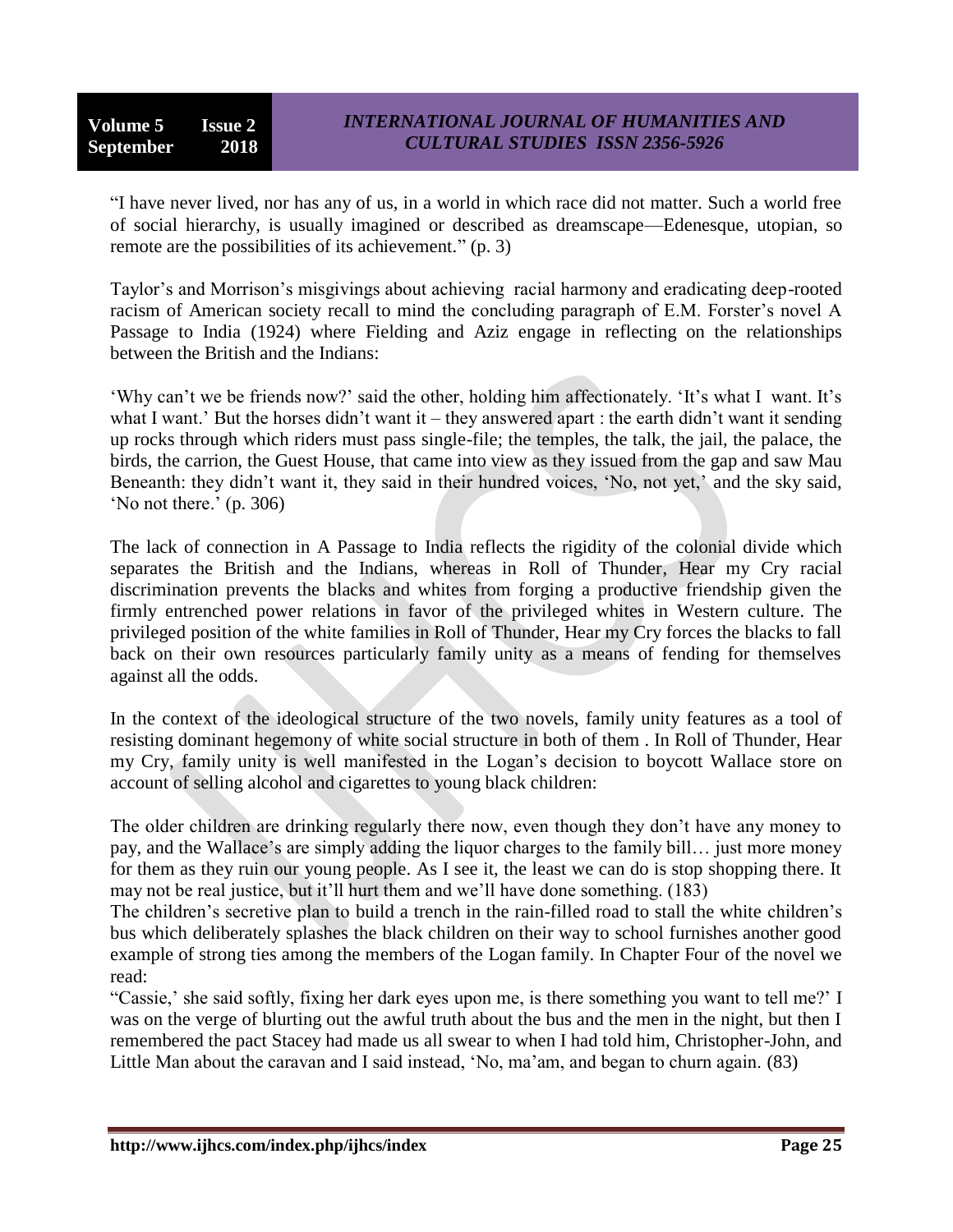## *INTERNATIONAL JOURNAL OF HUMANITIES AND CULTURAL STUDIES ISSN 2356-5926*

In The Other Side of Truth, family unity is tested in the aftermath of the assassination of the mother. Uncle Tunde, for instance, plays a very active role in facilitating the smuggling of Sade and her brother Femi to England. And it was mainly due to the presence of uncle Dele in England that the scheme of sending the children to England has been hatched up. In the two novels strong family ties seem designed to fracture the stereotypical image of the disintegration of the black family in Western culture. In her comments on the autobiographical dimension in Roll of Thunder, Hear my Cry, Taylor writes: "Through David Logan have come the words of my father, and through the Logan family the love of my family… contrary to what the media related to us, all black families are not fatherless or disintegrating. Certainly my family was not ( p. 403 ) . On the basis of the theme of family solidarity in the two novels, the family, in one sense, figures as the main protagonist in each of the two novels. This fits in with the two novelists' deliberate attempts to elevate the position of the black families in the two novels as part of their subversive political agendas.

The subversive discourses employed in the two novels as the investigation of the basic tension in the two novels has revealed serve as effective tools to invest social realist fiction, which characterize the narrative in the two novels, with the two novelists' political agendas and ideological stances. Agendas designed to provide optimistic alternative futuristic narrative to traditionally well-established, jnegative cultural and socio-political views held in Western culture about blacks and marginalized minorities . It is often maintained that children's literature is never politically or ideologically neutral.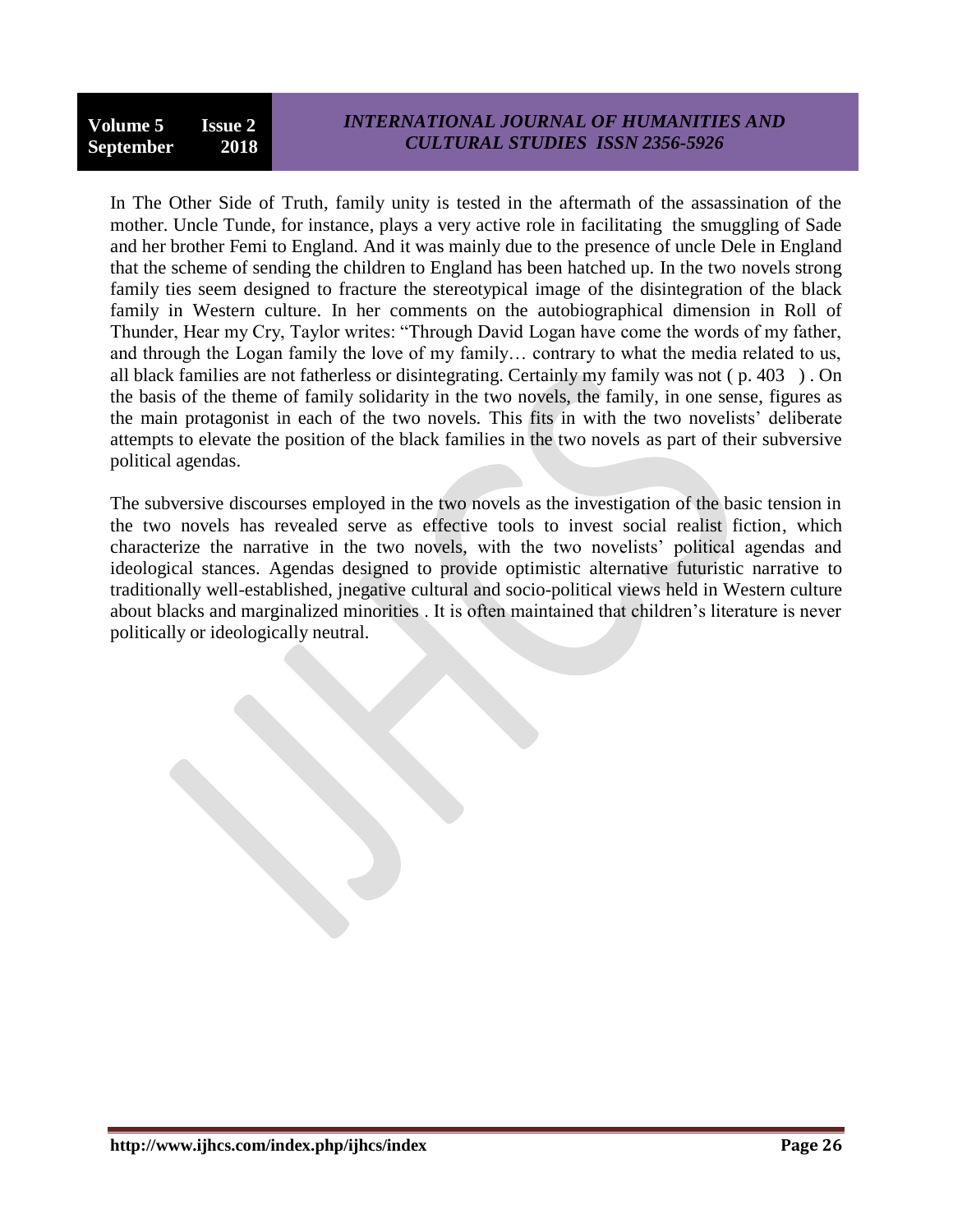#### **References**

Abate, Michelle Ann (2017). Children's books should offer a political primer. The New York Times, 10 July, 2014. Web. 1st March.

<http://www.nytimes.com/roomfordebate/2014/07/09/should-books-for-childrens-bepolotical/childrens-books-should-offer-a-political-primer>

Bhabha, Homi: *The location of culture* (1994). New York: Routledge.

Fanon, Frantz (1963). T*[he wretched of the earth](https://en.wikipedia.org/wiki/The_Wretched_of_the_Earth)* (Constance Farrington, Trans.). New York: Grove Weidenfeld.

Foucault, Michel (1980). *Power/Knowledge: Selected interviews and other writings*, 1972- 1977. New York: Pantheon Books.

Hewings, Ann and Nicola J.Watson (2009). *Introduction*. In Heather Montgomery and Nicola J.Watson (Eds.), Children's literature: Classic texts and contempory trends(1-9). London: Palgrave Macmillan.

Macherey, Pierre (1978). *A theory of literary production*. New York: Routledge and Kegan Paul.

McDowell, Kelly (2009). Child agency in Roll of Thunder, Hear my Cry. In Heather Montgomery and Nicola J.Watson (Eds.) Children's literature: Classic texts and contemporary trends(237-247. London: Palgrave Macmillan.

Mohanty, S.P. (1999). Kipling's children and the colour line. In Peter Childs (Ed.) *Postcolonial theory and English literature: A reader*241-250)(. Edinburgh: Edinburgh University Press.

Morrison, Toni (1988). *Home. The House that race built*( Ed). Wahneema Lubiano. New York: Vintage.

Moruzi,K. Missed opportunities: The subordination of children in Philip Pullman's His Dark Materials. *Children's literature in education* ,2005,36,55-68 .

Naidoo, Beverley (2000). *The Other Side of Truth*. London: Penguin Books.

Naidoo, Beverley (2009). A writer's journey: Retracing the Other Side of Truth. In Heather Montgomery and Nicola J. Watson (Eds.), *Children's literature: Classic texts and contemporary trends*(332-342). The Open University: Palgrave Macmillan.

Parille, Ken. (2009). Wake up and be a man: Little Women, Laurie, and the ethic of submission. In Heather Montgomery and Nicola J. Watson (Eds.), *Children's literature: Classic texts and contemporary trends*(31-39. The Open University: Palgrave Macmillan.

Riley, Karnen E. and Barbara Harlow (2009). Introduction. In Ghassan Kanafani *Palestinian's children: Returning to Haifa and other stories*(1- 14). London: Lynne Rienner Publishers.

Reynolds, Kimberley (2009). Transformative energies. In Janet Maybin and Nicola J. Watson (Eds.), *Children's literature approaches and territories*(99-14).

Said, Edward W. (1993). *Culture and imperialism*. London: Vintage.

Taylor, Mildred D. Taylor. (1976). Roll of Thunder, Hear my Cry. London: A Puffin Book. Williams, Raymond. (1980). *The long revolution*. London: Pelican Books.